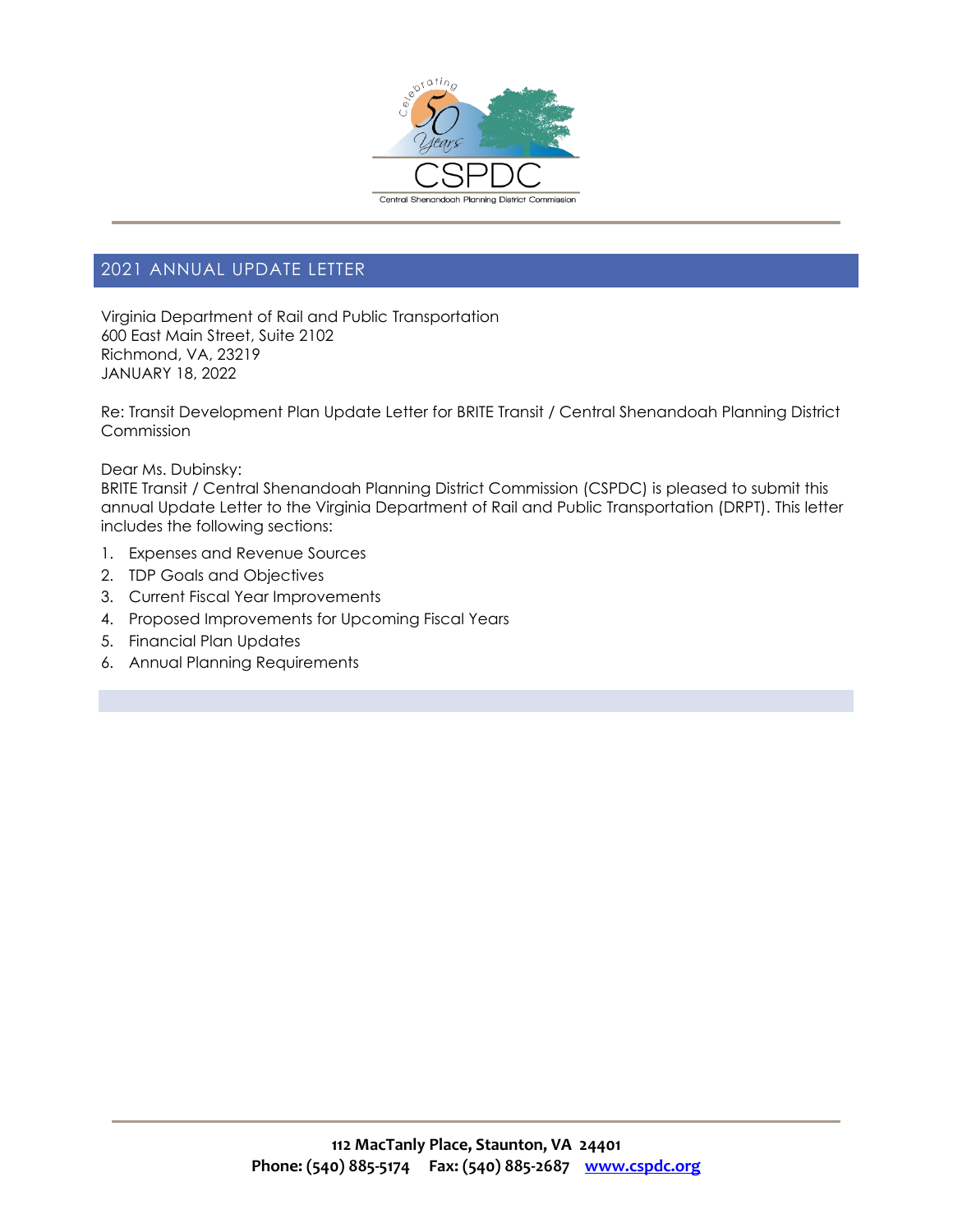# EXPENSES AND REVENUE SOURCES

|              |              |    | O & M     |           | Capital Cost of Contracting |         |           |  |  |  |
|--------------|--------------|----|-----------|-----------|-----------------------------|---------|-----------|--|--|--|
|              |              |    | FY 2021   | FY 2022   |                             | FY 2021 | FY 2022   |  |  |  |
|              |              |    | Actual    | Projected |                             | Actual  | Projected |  |  |  |
| Expenditures | Fixed Route  | \$ | 1,384,597 | 1,891,417 | ¢                           | 730,797 | 774,053   |  |  |  |
|              | Paratransit  | P  | 216,093   | 241,952   | \$                          | 14,055  | 120,465   |  |  |  |
|              | <b>TOTAL</b> |    | 1,600,690 | 2,133,369 |                             | 844,852 | 894,519   |  |  |  |

Actual FY 2021 and Current FY 2022 budget expenses and revenue sources are as follows:

|         | Farebox | \$ | ,900      | 50,301    | \$ | N/A     | N/A       |
|---------|---------|----|-----------|-----------|----|---------|-----------|
| Revenue | Federal | \$ | ,078,739  | ,401,222  |    | 844,852 | \$778,421 |
|         | State   | J  | 323,759   | 444,769   | J. |         | \$75,294  |
|         | Local   | P  | 193,648   | 225,811   | JD |         | \$40,804  |
|         | Other   | J  | 2,644     | 10,922    | J. |         |           |
|         | TOTAL   | پ  | 1,600,690 | 2,133,369 |    | 844,852 | 894,519   |
|         |         |    |           |           |    |         |           |

#### TDP GOALS AND OBJECTIVES

The BRITE FY 2022 TDP is under development, and will update these goals and objectives for future years. The following actions were taken in Calendar 2021 to advance the goals and objectives contained in the TDP:

#### **Goal 1: Provide coordinated, cost-efficient and effective public transportation services that support mobility and economic development goals of the communities served.**

- BRITE was awarded Round 4 SMART SCALE funding for bus stop and pedestrian improvements at three stops along the service routes.
- CSPDC submitted a FTA 5339 Bus and Bus Facilities grant for rehabilitating the Staunton Lewis Street Transit Hub.
- BRITE participated in DRPT's Transit Equity and Modernization Study through the Accessibility and Adequacy of Infrastructure Working Group.

#### **Goal 2: Maintain the current ridership base while seeking opportunities to increase ridership and serve new markets.**

- Various route changes were implemented to address safety and accessibility throughout the system.
- Acquired the Lewis Street Hub lot in downtown Staunton in April, 2021 to assure continued safe and convenient route access and transfers for six of the BRITE routes.
- Participated in two community events & three outreach presentations to area clubs/organizations.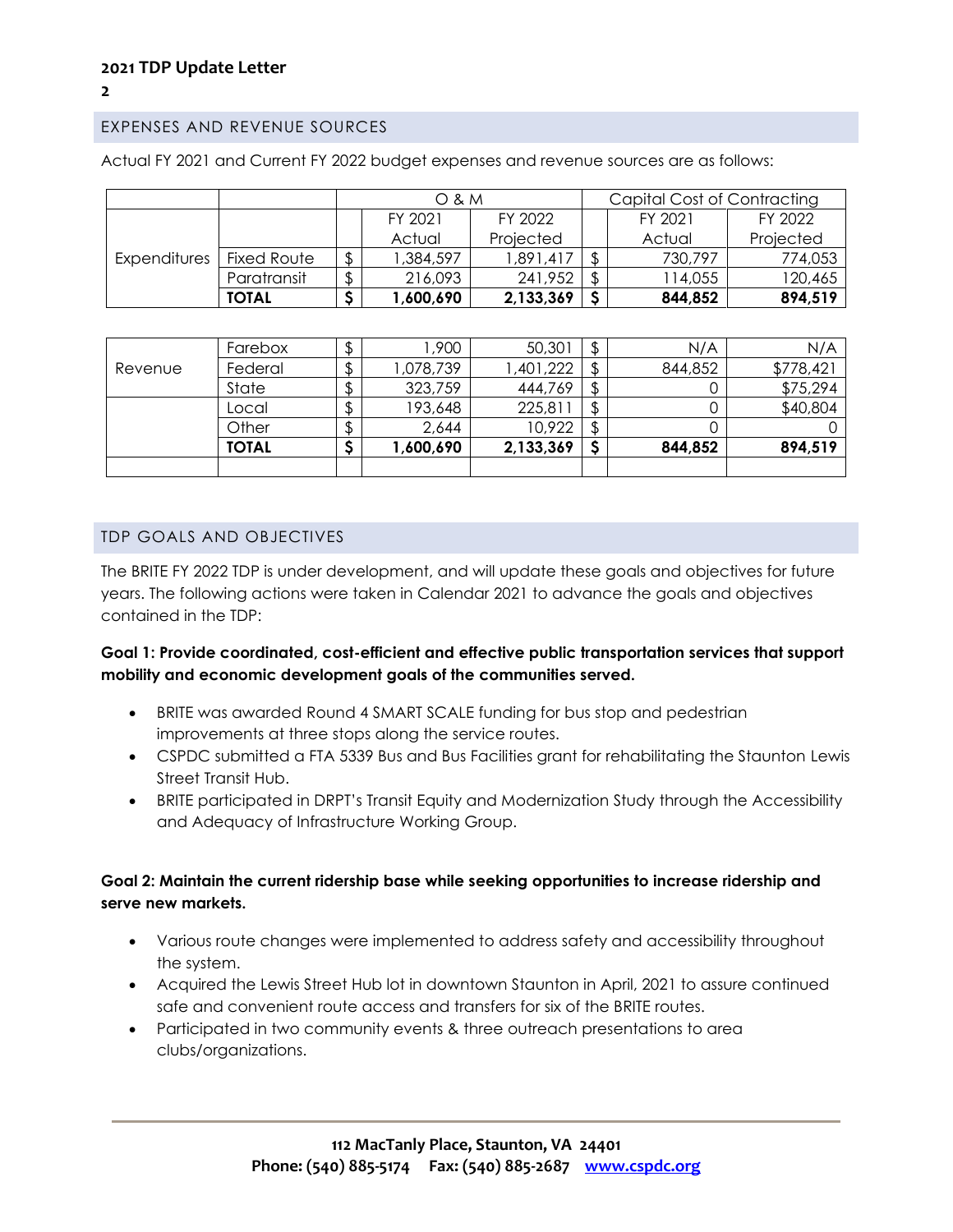- **3**
- o Community event participation for Back-To-School Bash for Waynesboro Public Schools and a Mary Baldwin University outreach event
- BRITE presence on social media continued to grow with frequent information posts and over 550 followers.
- Afton Express, a demonstration project providing commuter service from the Shenandoah Valley to Charlottesville, was launched in September, 2021.

#### **Goal 3: Maintain strong relationships with area human service transportation providers and neighboring transit programs to maximize mobility options in the region.**

- Two area human service agencies are represented with voting membership on the BRITE Transit Advisory Committee (BTAC).
- CSPDC staff maintained an email listserv of CHSM contacts and frequently forwards along relevant information.
- Participated in DRPT's Section 5310 Coordinated Human Service Mobility Meeting (Alleghany Region).
- Afton Express, a new BRITE route providing commuter service from the Shenandoah Valley to Charlottesville, was launched and coordination with CAT was beneficial – a stop is at the Charlottesville Downtown Transit Center and they assisted with other tasks pre-launch.

## **Goal 4: Establish, strengthen, and market a brand identity for the transit program.**

- Participated in two community events & three outreach presentations to area clubs/organizations.
- Participated in area Christmas parades (Staunton, Waynesboro, and Stuarts Draft).
- Afton Express, a demonstration project providing commuter service from the Shenandoah Valley to Charlottesville, was branded and launched in September, 2021.
- Service schedules, branded with the BRITE name and logo, are distributed throughout the service area.
- All press releases and marketing include the BRITE name and logo.
- BRITE installed new signs within the service area.

## **Goal 5: Responsibly leverage federal and state funds with local funds and fare revenue to ensure financial viability of the system.**

- A ten-year financial plan is in place, monitored and updated, and serves as the source of the annual budget, the TIP, and federal and state grant applications.
- Federal and state funding sources are reviewed and evaluated for funding for capital and planning projects.
- CARES Act Funding allowed for fare-free service through July 1, 2021.
- Applied for a FTA 5339 Bus and Bus Facilities Discretionary Grant Funding for rehabilitation of the Lewis Street Hub in Staunton.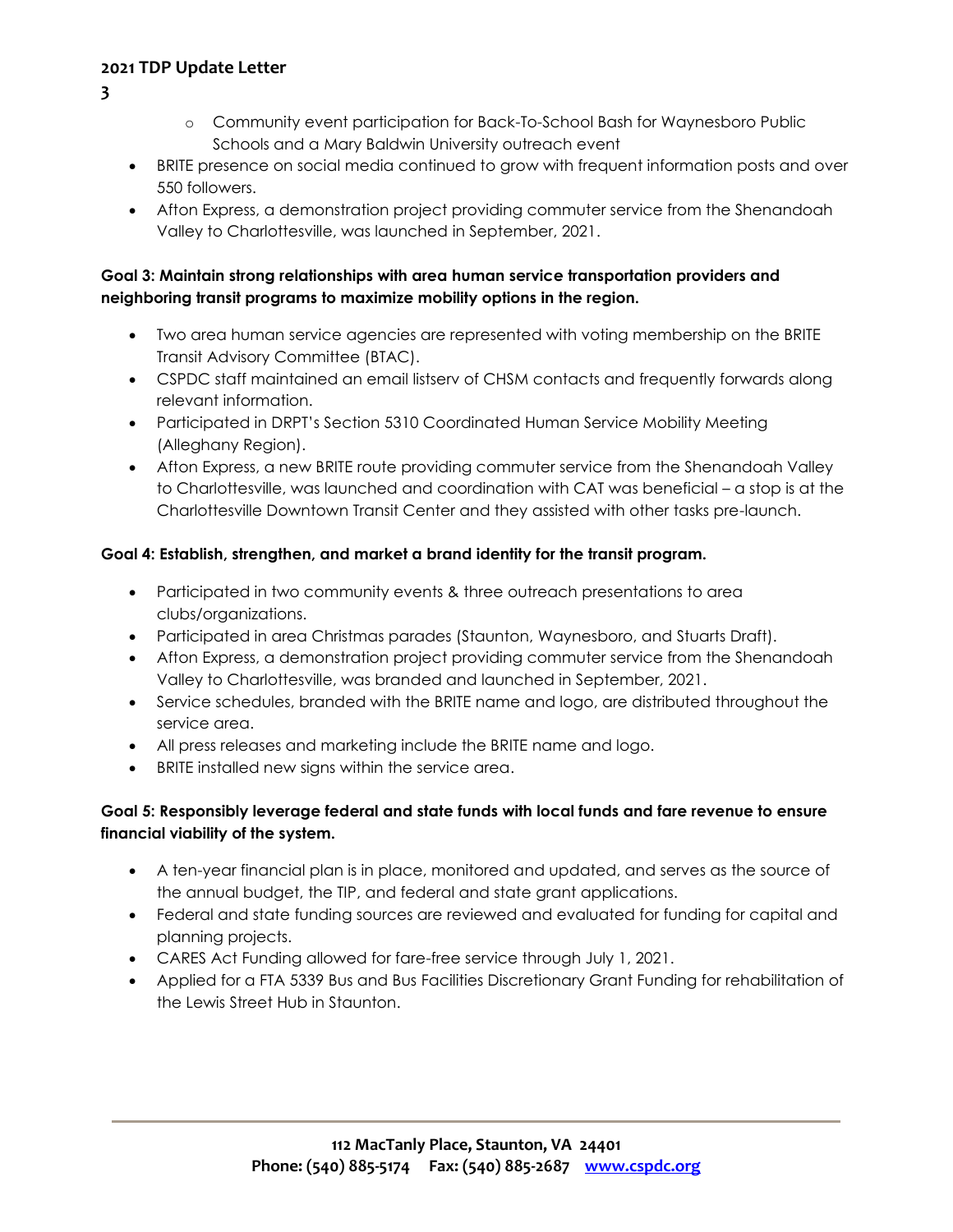**4**

# **Goal 6: Provide a safe and secure transit system.**

- The turnkey operating contract with the service provider has stringent safety training requirements, both for new hires and refresher training. CSPDC participated in one of contractor operator training classes.
- The service provider is required to provide a written report of all incidents and accidents within 24 hours of occurrence, and real time notification on any accident involving property damage or injury.
- The Virginia Statewide Public Transportation Agency Safety Plan (PTASP), which BRITE is a plan participant of, was reviewed.
- BRITE continued to add passenger amenities throughout its system, including new shelters and benches in Bridgewater, and Fishersville.
- Through the pandemic, BRITE Bus implemented various safety measures to keep personnel and passengers safe. Per federal law, face masks were required on the buses. Free masks continued to be offered to passengers and the service provider continued to adhere to rigorous cleaning practices. BRITE continued to monitor best practices, and have planned to implement more safety measures as possible.
- Pending approval of our FFY20 FTA 5307 grant, BRITE took steps with CSDPC On-Call Consultant Kimley Horn to be ready execute a NTP for assistance with the procurement of a vendor and installation of new ITS equipment on the BRITE bus fleet.

# FISCAL YEAR 2021 IMPROVEMENTS

# COMPLETED IMPROVEMENTS

For the 2021 Fiscal Year, we have implemented the following improvements:

- *1. Acquisition of the Lewis Street Hub lot at 240 North Lewis Street in Staunton*
- 2. *Shelter relocation in Waynesboro for safety purposes*
- 3. *Bus shelter installation in Bridgewater on North Main Street*

# FISCAL YEAR 2022 PROPOSED IMPROVEMENTS

For the current Fiscal Year 2022 we have implemented, or soon will implement the following improvements:

- 1. *Bus shelter and bench installation in Fishersville at Myers Corner*
- *2. Bus shelter installation in Bridgewater on Dinkel Avenue*
- *3. Shelter installations as requested and able for the urban routes with remaining shelter and bench inventory*
- *4. Completion of the 2022 BRITE TDP*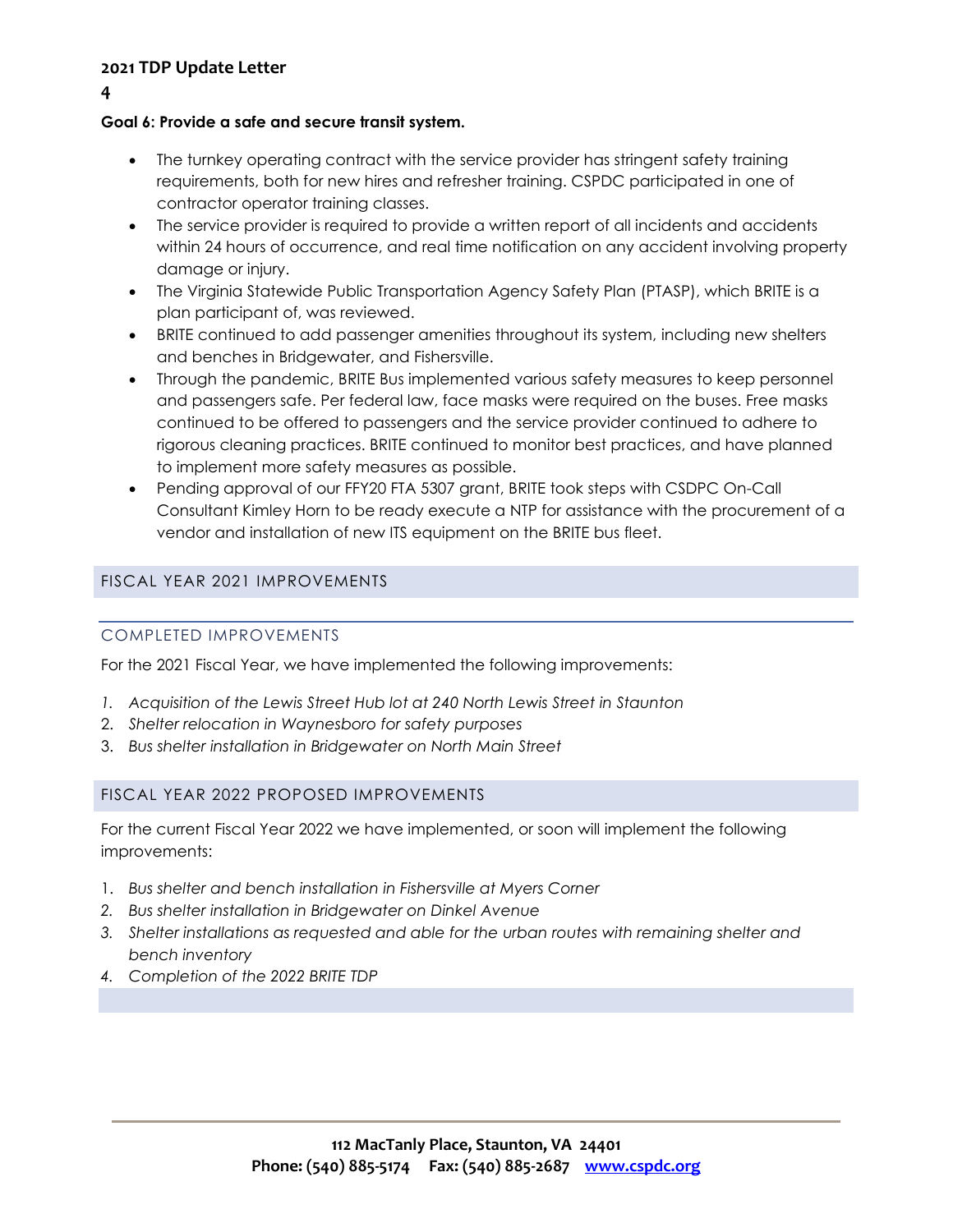#### PROPOSED IMPROVEMENTS FOR UPCOMING FISCAL YEARS

#### FOR THE UPCOMING FISCAL YEAR (FY 2023)

For this upcoming Fiscal Year 2023, we anticipate implementing the following improvements:

- *1. Staunton Lewis Street Hub improvements with FTA 5339 or other funding source*
- *2. Implementation of Phase I of the ITS Plan*
- *3. Shelter installation as requested and able*
- 4. *Implement Afton Express schedule revisions to address underutilized trips and accommodate the twelve hour shifts at the Medical Center. No changes are proposed for stop locations.*

#### FOR THE OUT YEARS (YEARS BEYOND FY 2023)

*BRITE is in the process of updating the TDP, which will direct our improvements beyond FY 2023. Preliminary findings from the rider and public surveys indicate a desire for Sunday service and more rider amenities like benches and shelters. Through the TDP, we will also develop timelines for implementation of subsequent phases of the 2017 ITS Plan, and the feasibility of adapting to new technologies such as electric vehicles in our next contracted service provider procurement. The current service contract and extensions with Virginia Regional Transit is set to expire within the next few years and a new procurement for service will need to be initiated.*

An amended proposed improvement schedule is listed below:

| <b>FISCAL</b><br><b>YEAR</b> | <b>IMPROVEMENTS</b>                                                                                                         | <b>NOTES</b>                                                                                                                                                                                   |
|------------------------------|-----------------------------------------------------------------------------------------------------------------------------|------------------------------------------------------------------------------------------------------------------------------------------------------------------------------------------------|
| FY 2023                      | Staunton Lewis Street Hub Rehabilitation                                                                                    | Begin construction if we are<br>successful in receiving a 5339<br>grant.                                                                                                                       |
| FY 2023                      | Implementation of ITS Phase I – Mobile<br>Data Collection System                                                            | Procure a vendor for on-board<br>equipment, dispatch software,<br>installation, and training.                                                                                                  |
| FY 2023                      | Adjust Afton Express schedule with<br>additional bus purchased by contracted<br>service provider Virginia Regional Transit. | To serve hospital workers at UVA<br>beginning and ending 12-hour<br>shifts.                                                                                                                    |
| FY 2025                      | Subsequent ITS Phases – Next Generation<br><b>Paratransit &amp; Deviated Fixed Route</b><br>Scheduling Software             | Execute second phase of MDCS<br>procurement of MDCS so same<br>vendor can provide software that<br>communicates with scheduling<br>software.                                                   |
| FY 2026                      | Add Staunton South Loop to the System                                                                                       | If the City supports the additional<br>service, add the new route as<br>recommended in the 2019 250<br>Connector Route Study, and<br>amend contract with VRT to<br>purchase an additional bus. |
| FY 2027                      | Subsequent ITS Phases - Real-Time Data<br>Feed for Third-Party Applications                                                 | Implement data feed of real-time<br>bus arrival times and service alerts                                                                                                                       |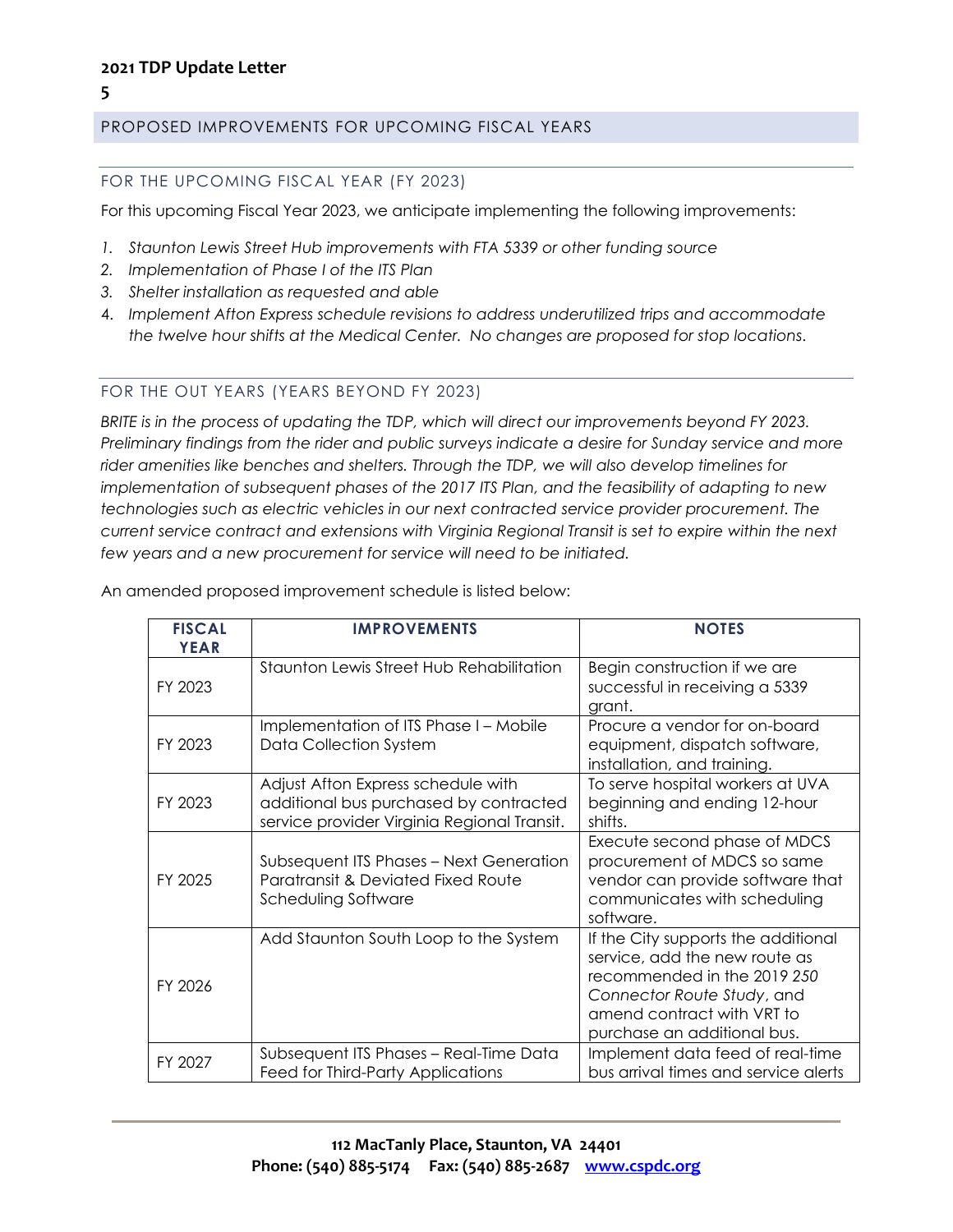# **6**

|                                                                                                                                                                                         |                                                                            | used by third-party applications<br>(data feed would likely be<br>generated by vendor of MDCS.                      |  |  |  |  |  |  |
|-----------------------------------------------------------------------------------------------------------------------------------------------------------------------------------------|----------------------------------------------------------------------------|---------------------------------------------------------------------------------------------------------------------|--|--|--|--|--|--|
| FY 2029                                                                                                                                                                                 | Subsequent ITS Phases - Next Bus Arrival<br><b>Text Message Service</b>    | Implement next bus arrival text<br>message service after MDCS and<br>Real-Time Data Feed which<br>provide the data. |  |  |  |  |  |  |
| FY 2031                                                                                                                                                                                 | Maintenance to transit facility parking<br>lot, either sealing or repaving | Get opinion from paving<br>company for type of maintenance<br>and year                                              |  |  |  |  |  |  |
| * The current service contract and extensions with Virginia Regional Transit is set to expire<br>within the next few years and a new procurement for service will need to be initiated. |                                                                            |                                                                                                                     |  |  |  |  |  |  |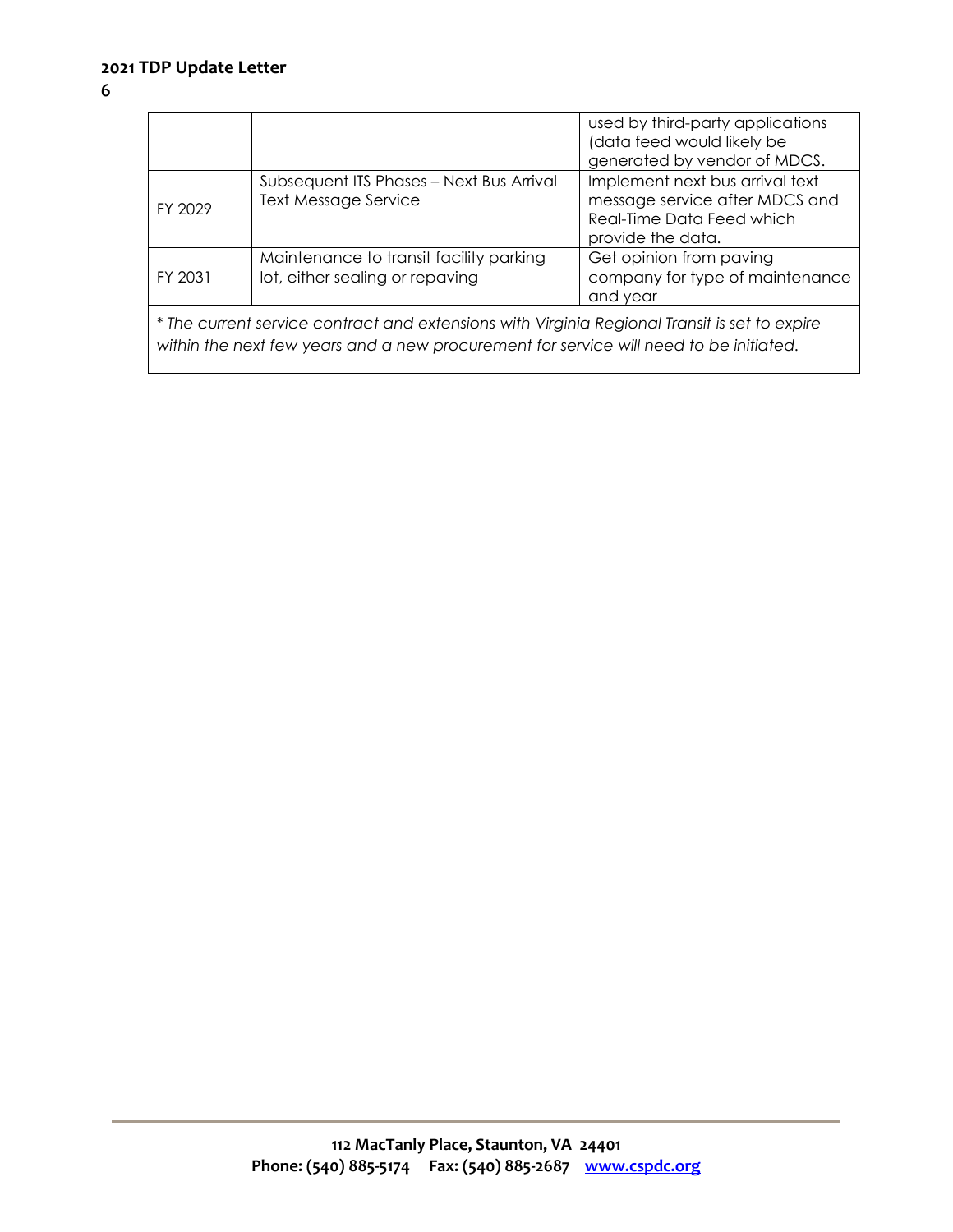**7** FINANCIAL PLAN UPDATES

#### **TDP Financial Plan Update for O&M Costs (Year of Expenditure Dollars) (Use FY2021 – FY2031)**

| Service<br>Statistic/Funding<br>Category    | Actual<br>FY2021 | <b>Budgeted</b><br>FY2022 | Projected<br><b>FY2023</b> | Projected<br>FY2024 | Projected<br>FY2025 | Projected<br>FY2026 | Projected<br><b>FY2027</b> | Projected<br><b>FY2028</b> | Projected<br>FY2029 | Projected<br><b>FY2030</b> | Projected<br>FY2031 |
|---------------------------------------------|------------------|---------------------------|----------------------------|---------------------|---------------------|---------------------|----------------------------|----------------------------|---------------------|----------------------------|---------------------|
| Weekday Peak<br><b>Buses Required</b>       | 9                | $11*$                     | $12*$                      | 12                  | 12                  | $13*$               | 13                         | 13                         | 13                  | 13                         | 13                  |
| Saturday Peak<br><b>Buses Required</b>      | 5                | 5                         | 5                          |                     | 5                   | 6                   | 6                          | 6                          | 6                   | 6                          | 6                   |
| Sunday Peak<br><b>Buses Required</b>        | N/A              | N/A                       | N/A                        | N/A                 | N/A                 | N/A                 | N/A                        | N/A                        | N/A                 | N/A                        | N/A                 |
| <b>Total Fleet</b>                          | 9                | $\overline{1}$            | 12                         | 12                  | 12                  | 13                  | 13                         | 13                         | 13                  | 13                         | 13                  |
| Annual Revenue<br><b>Bus Hours</b>          | 18,261           | 18,973                    | 18,922                     | 18,903              | 18,913              | 23,055              | 23,138                     | 23,146                     | 23,045              | 22.977                     | 23,055              |
| Annual Revenue<br><b>Paratransit Hours</b>  | 4,263            | 4.644                     | 4.626                      | 4.732               | 4,590               | 4,590               | 4,626                      | 4,644                      | 4,572               | 4,572                      | 4,590               |
| <b>TOTAL SYSTEM</b><br><b>REVENUE HOURS</b> | 22,524           | 23,617                    | 23,548                     | 23,475              | 23,503              | 27,645              | 27.764                     | 27.790                     | 27.617              | 27,549                     | 27,645              |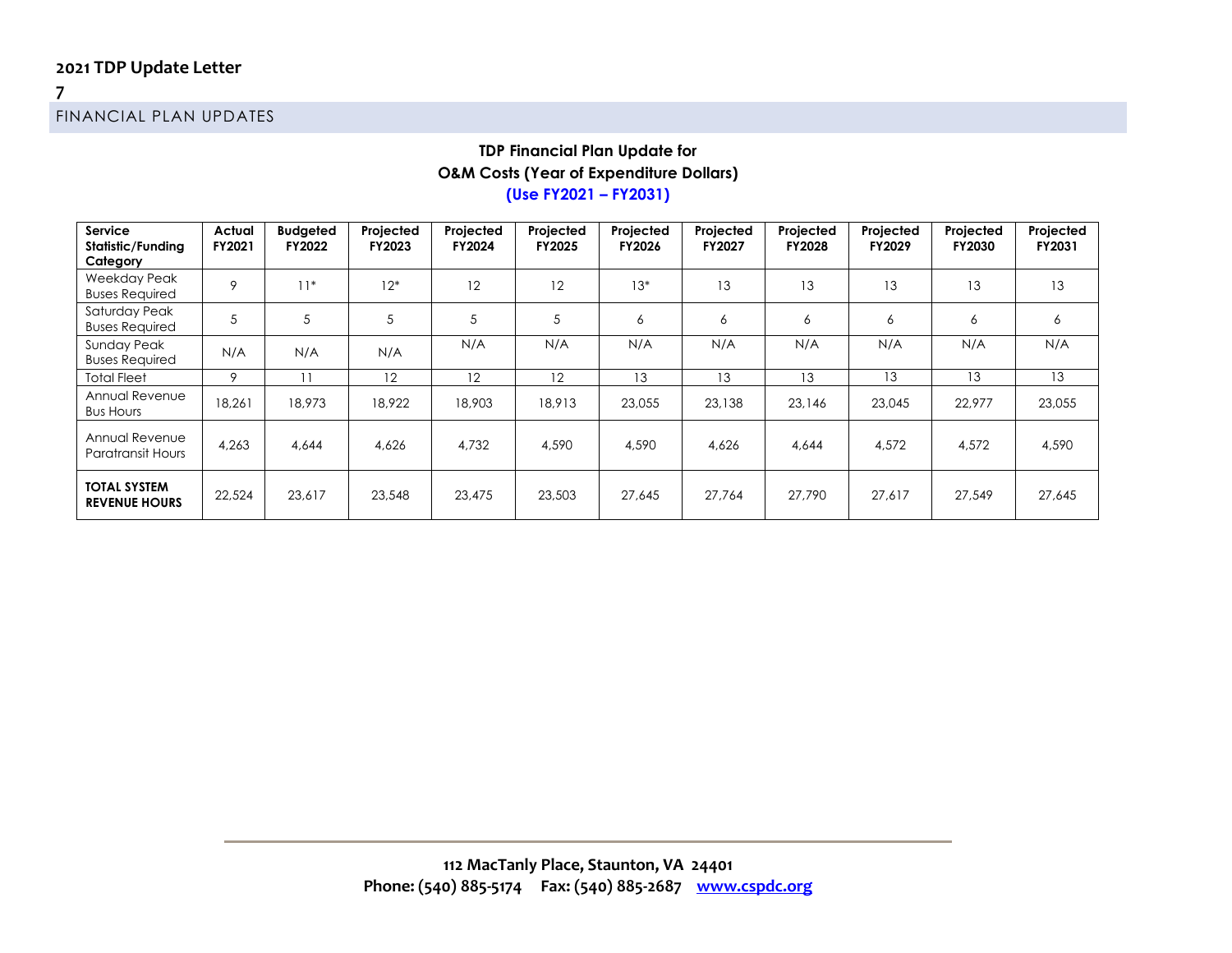|                                            | Actual<br>FY2021 | <b>Budgeted</b><br>FY2022 | Projected<br>FY2023 | Projected<br>FY2024 | Projected<br>FY2025 | Projected<br>FY2026 | Projected<br>FY2027 | Projected<br>FY2028 | Projected<br>FY2029 | Projected<br>FY2030 | Projected<br>FY2031 |
|--------------------------------------------|------------------|---------------------------|---------------------|---------------------|---------------------|---------------------|---------------------|---------------------|---------------------|---------------------|---------------------|
| <b>Projected O&amp;M</b><br>and CCOC Costs | \$2,445,542      | \$3,027,888               | \$3,094,356         | \$3,168,818         | \$3,249,281         | \$3,632,174         | \$3,734,69          | \$3,828,366         | \$3,890,266         | \$3,978,236         | \$4,084,150         |
| Change from prior<br>year                  | \$142,936        | \$572,346                 | \$66,469            | \$80,463            | \$382,893           | \$102,517           | \$93,675            | \$61,899            | \$87,971            | \$105,914           | \$80,463            |
| <b>Anticipated Funding Sources</b>         |                  |                           |                     |                     |                     |                     |                     |                     |                     |                     |                     |
| Local Revenues                             |                  |                           |                     |                     |                     |                     |                     |                     |                     |                     |                     |
| Farebox                                    | \$1,900          | \$50,301                  | \$84,070            | \$120,800           | \$122,008           | \$123,228           | \$124,460           | \$125,705           | \$126,962           | \$128,232           | \$129,514           |
| Other                                      | \$2.444          | \$10.922                  | \$11,500            | \$14,500            | \$16,000            | \$16.160            | \$16,322            | \$16.485            | \$16.650            | \$16,816            | \$16,984            |
| Local Match                                | \$193,648        | \$369,707                 | \$450,083           | \$422,833           | \$433,340           | \$480,432           | \$493,904           | \$506,341           | \$514,992           | \$526,799           | \$540,787           |
| State Funding                              | \$323,759        | \$720,278                 | \$1,005,015         | \$749,169           | \$768,082           | \$856,976           | \$881,404           | \$903,821           | \$918,950           | \$940,098           | \$965,395           |
| Federal Funding                            | \$1,923,591      | \$1,873,829               | \$1,543,688         | \$1,861,516         | \$1,909,852         | \$2,155,379         | \$2,218,601         | \$2,276,015         | \$2,312,712         | \$2,366,292         | \$2,431,470         |
| Change from prior<br>year                  | \$142,936        | \$572,346                 | \$66,469            | \$80,463            | \$382,893           | \$102.517           | \$93,675            | \$61,899            | \$87,971            | \$105,914           | \$80,463            |
| <b>TOTAL PROJECTED</b><br><b>REVENUES</b>  | \$2,445,342      | \$3,027,544               | \$3,094,356         | \$3,094,356         | \$3,168,818         | \$3,249,28          | \$3,632,174         | \$3,734,691         | \$3,828,366         | \$3,890,266         | \$3,978,236         |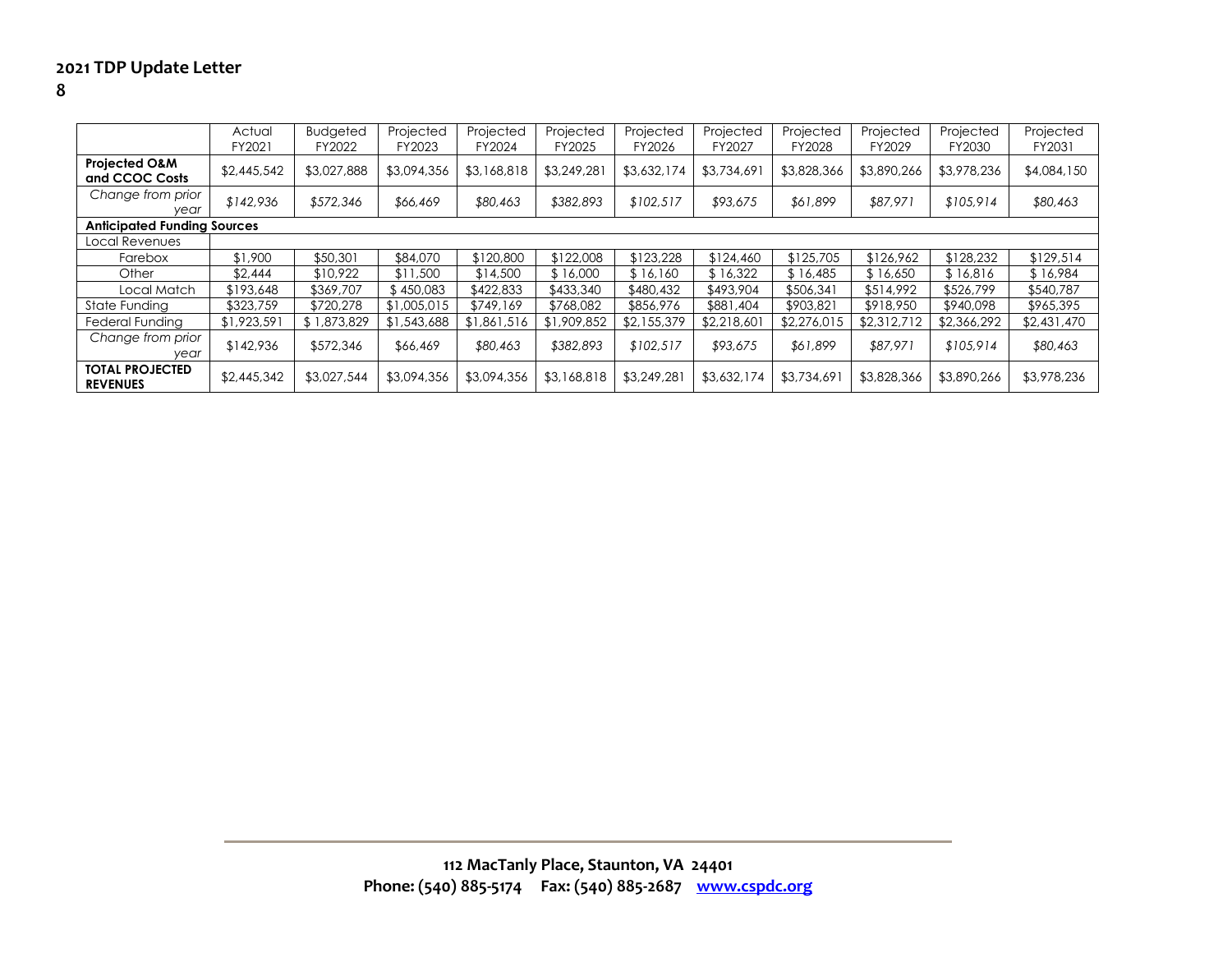#### **9**

• Our contracted service provider acquires and owns the buses in our fleet.

# **TDP Financial Plan Update for Capital Costs (Year of Expenditure Dollars)**

## **(Use FY2021 – FY2031)**

|                                                   | Actual<br>FY2021 | <b>Budgeted</b><br>FY2022 | Projected<br>FY2023 | Projected<br>FY2024 | Projected<br>FY2025 | Projected<br>FY2026 | Projected<br>FY2027 | Projected<br>FY2028 | Projected<br>FY2029 | Projected<br>FY2030 | Projected<br>FY2031 |
|---------------------------------------------------|------------------|---------------------------|---------------------|---------------------|---------------------|---------------------|---------------------|---------------------|---------------------|---------------------|---------------------|
| <b>Facilities</b>                                 |                  |                           |                     |                     |                     |                     |                     |                     |                     |                     |                     |
| Passenger<br>Amenities/Improvements               |                  |                           |                     |                     |                     |                     |                     |                     |                     |                     |                     |
| <b>Transit Center Facilities/</b><br>Improvements | \$0              | \$0                       | \$1,140,000         | \$                  |                     |                     |                     |                     |                     |                     | \$180,000           |
| Other                                             | \$0              | \$0                       |                     |                     | \$212,500           |                     | \$37,400            |                     | \$75,400            |                     |                     |
| <b>TOTAL FACILITIES COSTS</b>                     |                  |                           |                     |                     |                     |                     |                     |                     |                     |                     |                     |
|                                                   |                  |                           |                     |                     |                     |                     |                     |                     |                     |                     |                     |
| <b>Anticipated Funding Sources</b>                |                  |                           |                     |                     |                     |                     |                     |                     |                     |                     |                     |
| Federal/FTA                                       |                  |                           | \$912,000           |                     | \$170,000           |                     | \$29,920            |                     | \$60,320            |                     | \$144,000           |
| State                                             |                  |                           | \$182,400           |                     | \$34,000            |                     | \$5,984             |                     | \$12,064            |                     | \$28,800            |
| Local                                             |                  |                           | \$45,600            |                     | \$8,500             |                     | \$1,496             |                     | \$3,016             |                     | \$7,200             |
| <b>TOTAL FUNDING</b>                              |                  |                           | \$1,140,000         |                     | \$212,500           |                     | \$37,400            |                     | \$75,400            |                     | \$180,000           |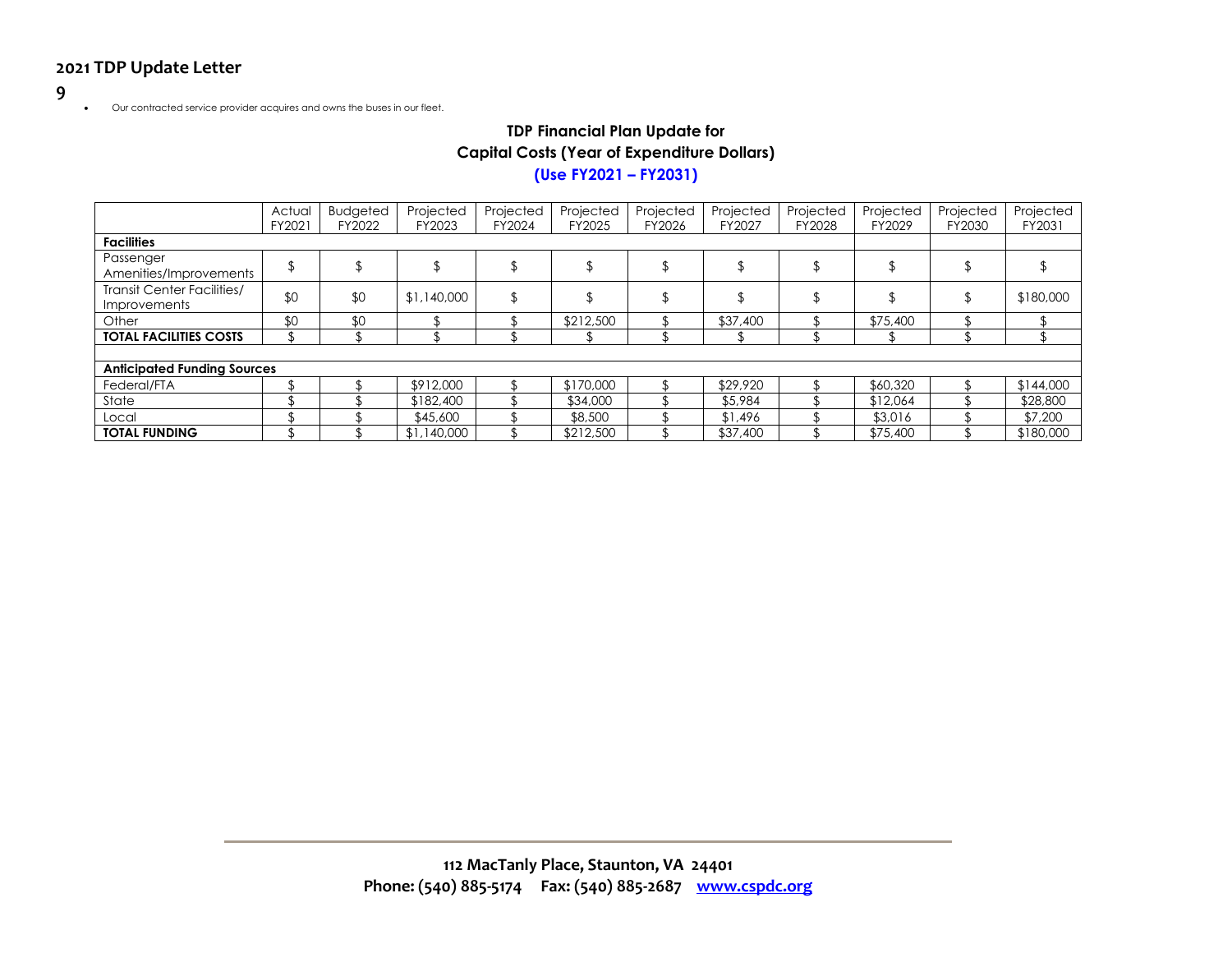#### ANNUAL PLANNING REQUIREMENTS

PUBLIC TRANSPORTATION AGENCY SAFETY PLAN (PTASP)

- 1. Has your transit agency reviewed its Public Transportation Agency Safety Plan (PTASP) in the past 12 months?
	- *a. Yes*
- 2. Did your agency make changes to the plan document? If yes, please provide summary or documentation of changes made. As a reminder – any significant changes to your PTASP document must be approved by the appropriate Accountable executive and equivalent authority.
	- *a. Review documentation for 2021 is attached. The organizational chart for Virginia Regional Transit / BRITE had been updated accordingly.*
- 3. Has your agency reviewed and updated your vehicle, facility, and equipment inventory in TransAM?
	- *a. Yes. Lewis Street Hub is listed in TransAM.*

#### TRANSIT ASSET MANAGEMENT (TAM)

- 1. For Tier I Agencies: Please provide a current status update or most recent copy of your TAM Plan for DRPT reporting.
- 2. For Tier II Agencies: Please attach a copy of your Tier II opt-in letter for the State Tier II Group TAM Plan for 2022. A letter template is available upon request.
	- a. *Tier II opt-in letter is attached. Original was submitted to Wood Hudson and Steven Hennessee on December 2, 2021.*

Should you have any questions related to this letter of update, feel free to contact Devon Thompson.

Sincerely,

Sonnie S. Riedesel

Bonnie S. Riedesel Executive Director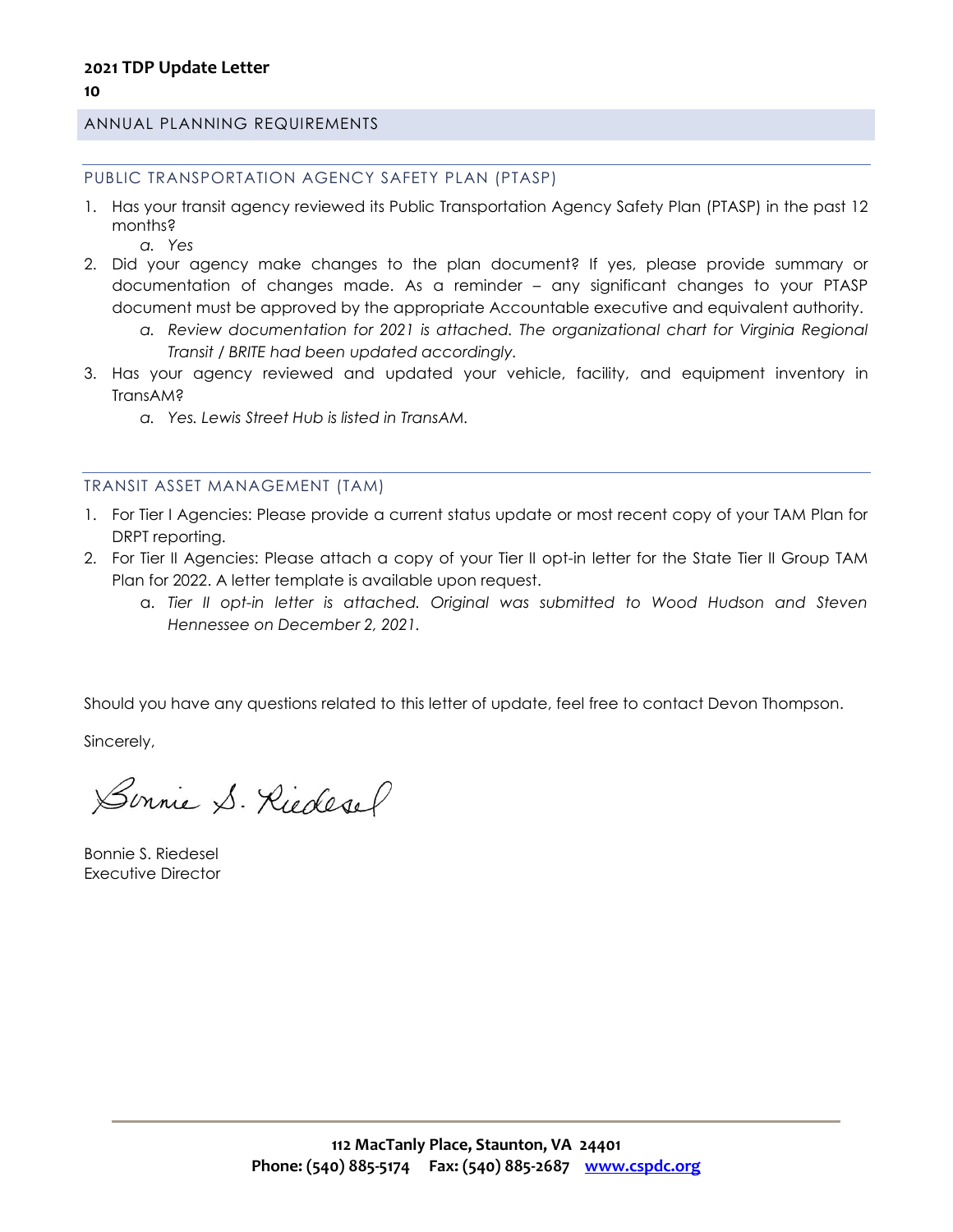

May 7, 2021

Wood Hudson Statewide Transit Planner 600 East Main Street, Suite 2102 Richmond, VA 23219

Re: Public Transportation Safety Plan, Annual Review

Dear Mr. Hudson:

On May 7, 2021, the Central Shenandoah Planning District Commission (CSPDC)/Blue Ridge Intercity Transit Express (BRITE), completed their annual review of BRITE appendix B in the Virginia Statewide Public [Transportation Agency Safety Plan.](http://drpt.virginia.gov/transit/planning/public-transportation-agency-safety-plan-ptasp/)

BRITE has found that the information documented in appendix B needs to be revised. BRITE has made the following revisions to the document. The Organization Chart for Virginia Regional Transit / BRITE has been updated accordingly.

## **Summary of Changes:**

**1. The Organization Chart for Virginia Regional Transit / BRITE has been updated accordingly.** 

Sincerely,

Sinnie S. Riedesel

Bonnie Riedesel Executive Director